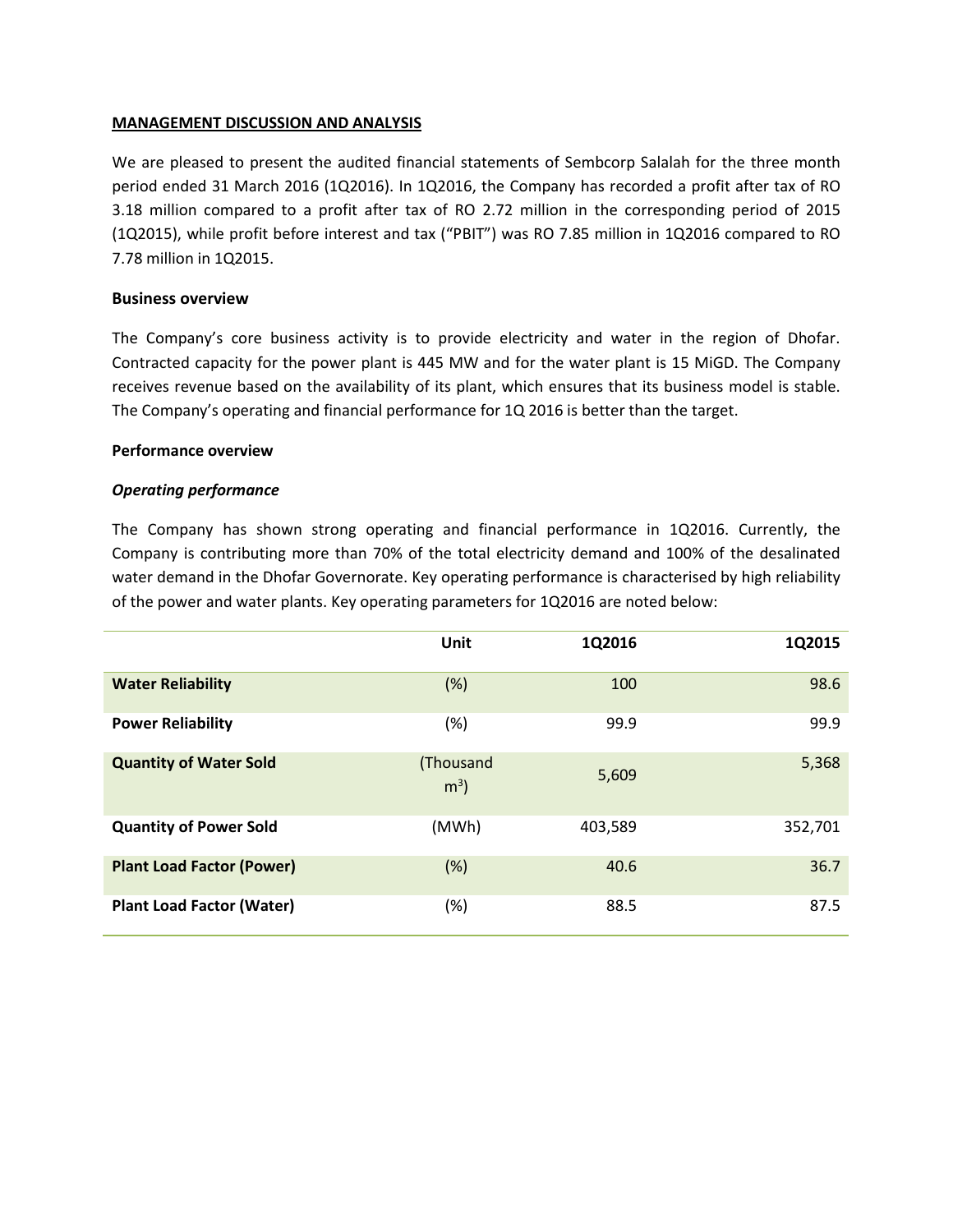## *Financial performance*



Key financial performance indicators are shown below:

## *1Q2016 Profit after tax*

Profit after tax increased from RO 2.72 million in 1Q2015 to RO 3.18 million in 1Q2016. The significant variances are elaborated in the following waterfall chart.



A brief analysis and characteristics of the major components of the profit or loss statement is presented below: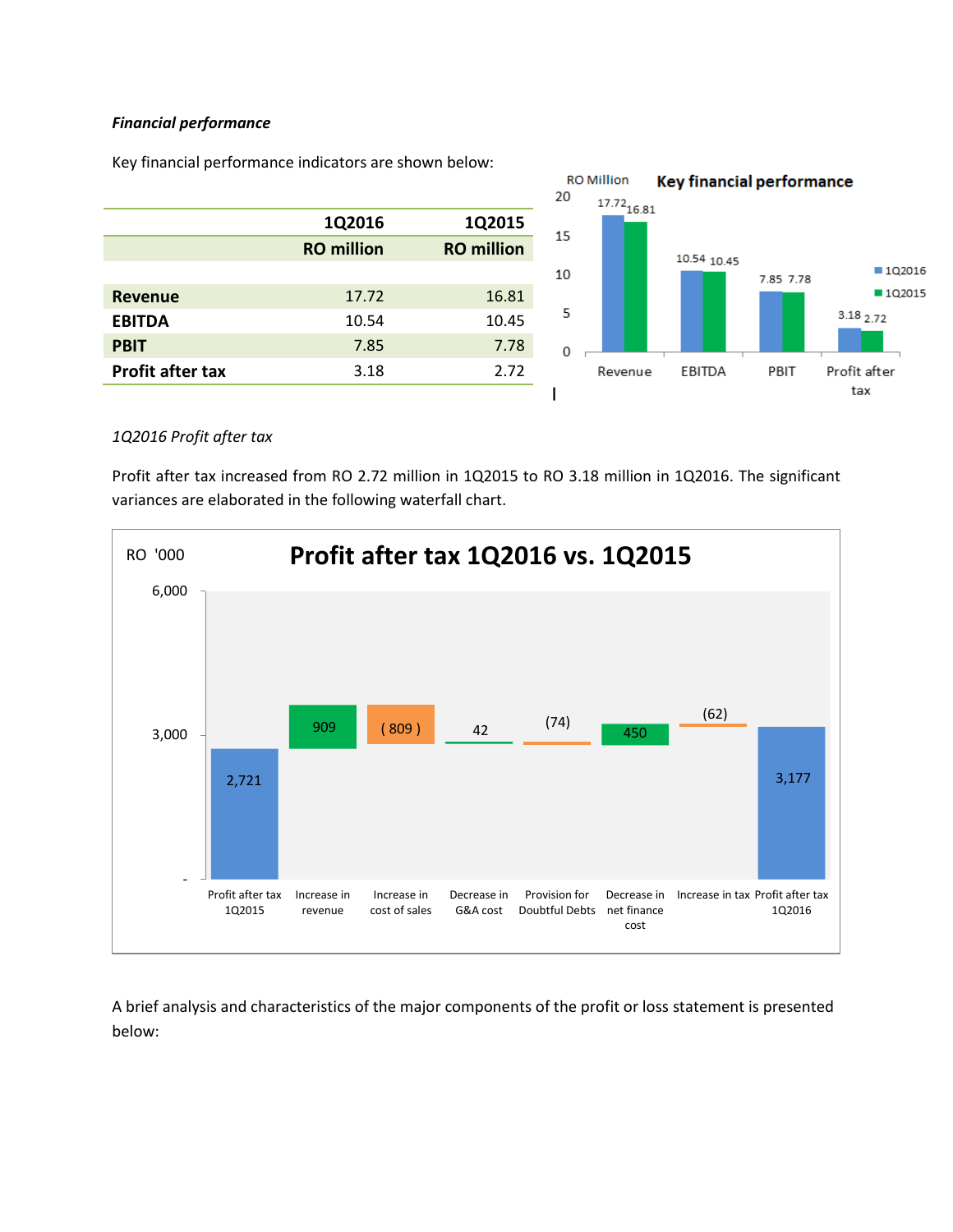### *Revenue*

Power contributes 50% (excluding fuel charge) and water contributes 23% to overall revenue. Fuel charge revenue is a pass through and is calculated based on consumption of natural gas calculated by the Plant model. Fixed capacity charge revenue is higher by 2% mainly because of higher plant reliability as

compared to the corresponding last year. Fuel Charge revenue is higher by 17% due to an increase in the

23%

27%

**Revenue 1Q2016**

plant load factor and gas price indexation adjustment of 3%.

# *Cost of sales*

Cost of sales mainly comprises depreciation of property, plant and equipment and fuel cost which is pass through in nature. Cost of sales has increased in comparison with the same period in 2015 as a result of higher O&M cost and fuel cost. Fuel cost increased and as fuel cost is pass-through in nature, there is a corresponding increase in fuel charge revenue as mentioned above.



50%

**Power** Water

**Fuel charge** 

#### *Net finance cost*

Net finance cost decreased in 1Q2016 compared to 1Q2015 due to the scheduled repayment of part of the term loan in line with its financing documents.

## *Financial position*

|                                                   |            | 31 March 2016 | 31 March 2015 | 31 December 2015 |
|---------------------------------------------------|------------|---------------|---------------|------------------|
| Total assets                                      | RO million | 354.48        | 358.52        | 359.09           |
| <b>Total liabilities</b>                          | RO million | 277.49        | 283.83        | 277.93           |
| Shareholders funds                                | RO million | 102.64        | 100.66        | 102.80           |
| Shareholders equity                               | RO million | 76.99         | 74.69         | 81.16            |
| Current ratio                                     |            | 1.55:1        | 1.64:1        | 1.73:1           |
| Gearing ratio                                     |            | 75:25         | 77:23         | 74:26            |
| Net assets per share                              |            |               |               |                  |
| (Restated: 31 March 2015<br>and 31 December 2015) | RO/share   | 0.108         | 0.105         | 0.108            |